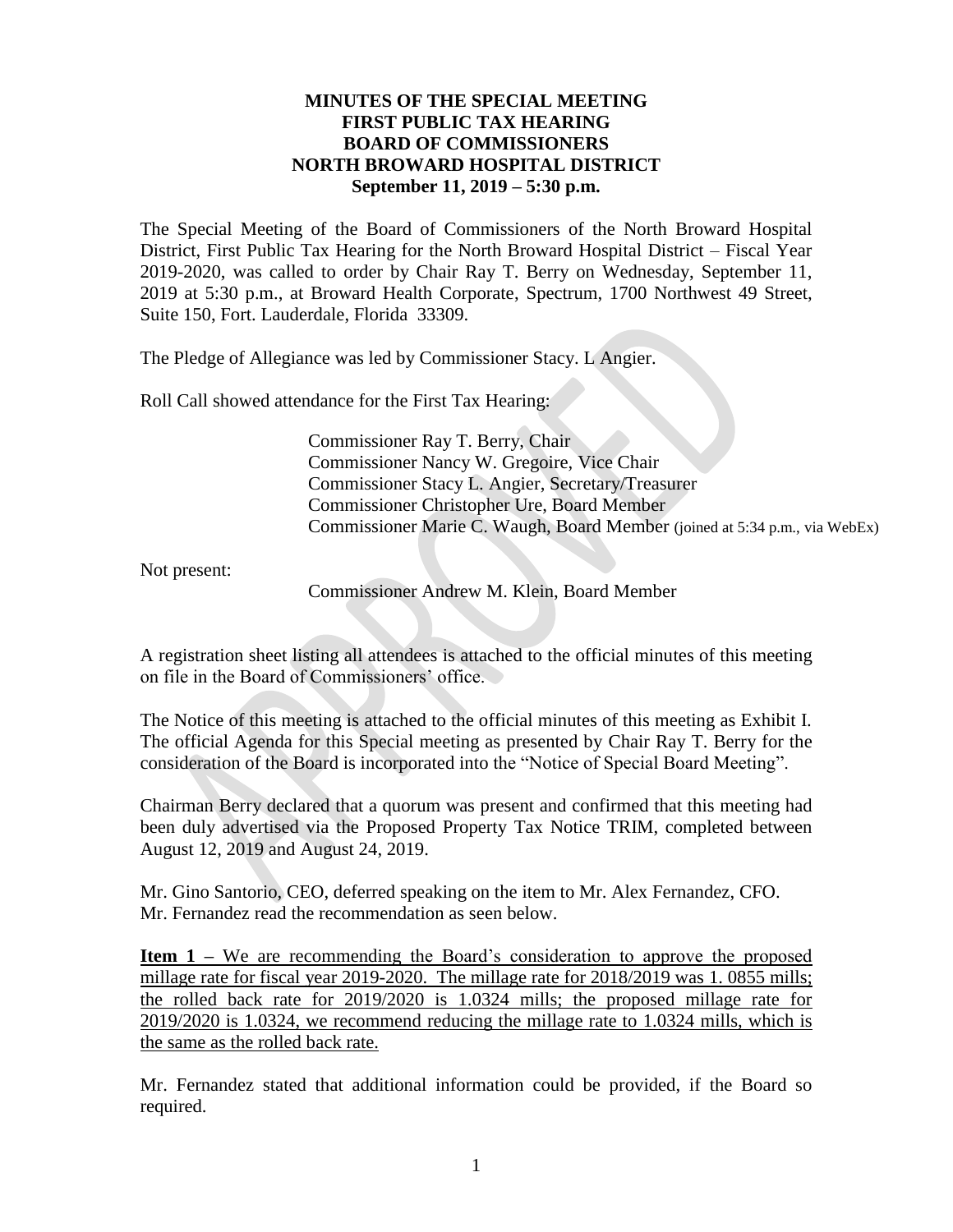Chair Berry announced that he wanted to give the public an opportunity to address the Board with any questions or comments related to the proposed millage rate.

There were none.

Chairman Berry reiterated that the North Broward Hospital District wanted to adopt a tentative millage rate and that the rolled-back rate for 2019/2020 was 1.0324 mills. He further stated that the proposed millage rate to adopt was 1.0324 mills.

**MOTION** It was *moved* by Commissioner Gregoire, *seconded* by Commissioner Angier, that:

## **The Board of Commissioners set the 2019/2020 millage rate for the North Broward Hospital District at 1.0324 mills, in accordance with the provisions of Chapter 200 of the Florida Statutes.**

Motion confirmed by roll call vote:

| Commissioner Ray T. Berry       | Yes |
|---------------------------------|-----|
| Commissioner Nancy W. Gregoire  | Yes |
| Commissioner Stacy L. Angier    | Yes |
| Commissioner Christopher T. Ure | Yes |

Motion *carried* unanimously.

**Item 2 –** Recommending the Board's consideration to approve the proposed budget for the North Broward Hospital District for fiscal year 2020.

Mr. Fernandez stated that additional information could be provided, if the Board so required.

At that time, Chairman Berry gave the public the opportunity to ask questions or make comments pertaining to the proposed fiscal year 2020 budget for North Broward Hospital District.

There were none.

\* Commissioner Marie C. Waugh joined the meeting via WebEx phone conference.

**MOTION** It was *moved* by Commissioner Gregoire, *seconded* by Commissioner Ure, that:

**The Board of Commissioners approve the proposed budget for the North Broward Hospital District, including all of its operations for fiscal year 2020, beginning July 1, 2019 and ending June 30, 2020, in accordance with the provisions of Chapter 200 of the Florida Statutes.**